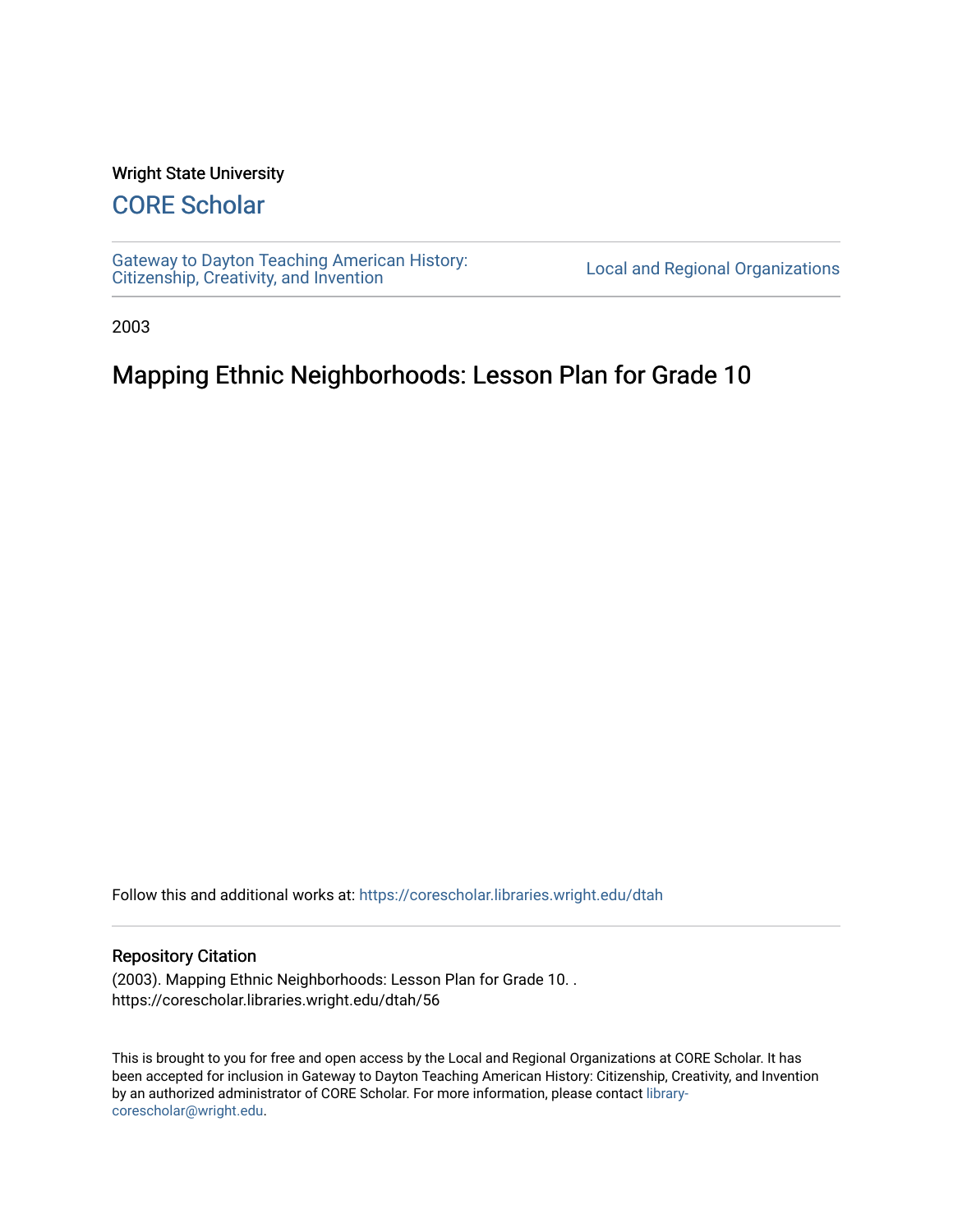### **Lesson Plans**

#### **Mapping Ethnic Neighborhoods**

**Grade(s):** 10 **Suggested Time:** 2, 45 minute classes

#### **Materials**

Plat map of the Cleveland, OH (1935 and 2002) 4-6 transparencies with outline of the city Cleveland City Directory 1935 Several colors of transparency markers Associated images

#### **Core Instruction**

Begin by introducing students to urban immigrant tendencies (i.e. clusters, transplanting churches and schools, benevolent societies, celebrations, etc.)

Teacher will lead a discussion of living conditions and activities in the ethnic neighborhoods using the associated images

Pass out images and image analysis worksheet to groups

Students will talk about how the image supports or contradicts perceptions of urban immigrant neighborhoods

Introduce the mapping project and explain what city directories are and how to use them (like phone books)

Divide the class into 5 teams and assign each a different ethnic group

Have each team find the locations of ethnic specific churches, benevolent societies, and organizations

Using a transparency over a city map, students mark the sites in a specific color

When the teams have finished, overlay the transparencies to map ethnic clusters in the city

### **Follow-up Activity**

Students will identify their neighborhood and research the changing ethnic make-up of the area (suburban neighborhoods may have been farms and it may be necessary to teach the use of plat maps)

#### **Assessment**

Students will be evaluated on their photo analysis, the accuracy of their team's performance in the mapping exercise, and the research from the follow-up activity

#### **Standards**

*History 9-10, Benchmark B:* Explain the social, political and economic effects of industrialization.